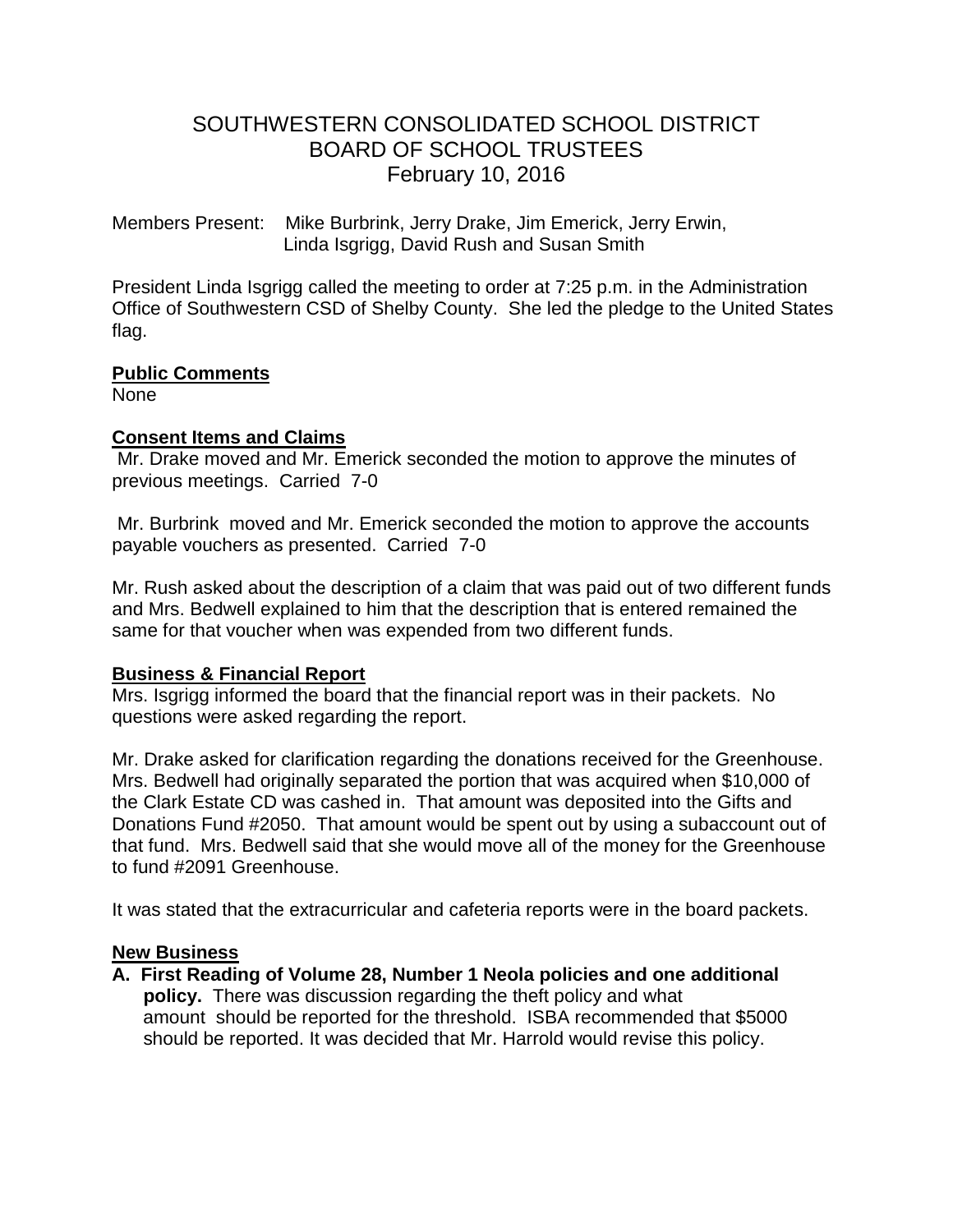- **B. Recommend the acceptance of the following donations:**
	- concrete for the softball dugouts from Shelby Materials valued at approximately \$750.00.
	- \$50.00 from the Mt. Auburn Christian Church for the Spartan Cupboard.
	- \$500.00 from the Flat Rock Christian Church for the Spartan Cupboard.
	- \$100.00 from Mt. Gilead Christian Church for the Spartan Cupboard.
	- \$232.00 from the FFA for the Spartan Cupboard.

Mr. Burbrink motioned and Mr. Emerick seconded. Carried 7-0

- **C. Recommend approval for Dr. Maurer to speak in Washington, D.C. for a Federal School Safety Caucus Kick-off on March 1-3, 2016.** Her expenses will be covered by Congresswomen Brooks.Mr. Erwin motioned and Mr. Burbrink seconded. Carried 7-0
- **D. Recommend approval for Stephanie Parmer to attend the NEA Leadership Summit in Dallas, Texas on February 26-28, 2016.** Her expenses will be covered by ISBA ISTA. Mr. Emerick motioned and Mr. Erwin seconded. Carried 7-0
- **E. Recommend approval for the FFA to attend the National Farm Machinery Show in Louisville, Kentucky on February 12, 2016.** Mr. Erwin moved and Mr. Rush seconded. Carried 7-0
- **F. Recommend the purchase of a Cheetah lawnmower from Larry's Saw & Mower Shop for \$9,725.00, price is without trade-in.** It was also recommended that the trade-in be negotiated at Mr. Hancock's discretion.Mr. Drake moved and Mr. Burbrink seconded. Carried 7-0

## **G. Other**

 **Recommend the acceptance of the National FFA Grant, Food for All, for \$2,500.00.** This grant will be used to purchase pigs and chickens that students will take home and raise and eventually the meat and eggs will be donated to the Spartan Cupboard.Mr. Erwin moved and Mr. Rush seconded. Carried 7-0

Mr. Hancock told the board that Mr. Stanton retired and is no longer handling the salting and snow removal this year. The company he hired threw more salt than they were told to, so Mr. Hancock fired them from spreading salt. Mr. Hancock asked that the board approve the purchase of a spreader for the truck so he can spread the salt.

Mr. Hancock also informed the board that the fence for the softball diamond would be scheduled for next week. He also showed the board the Lady Spartans sign for the softball diamond.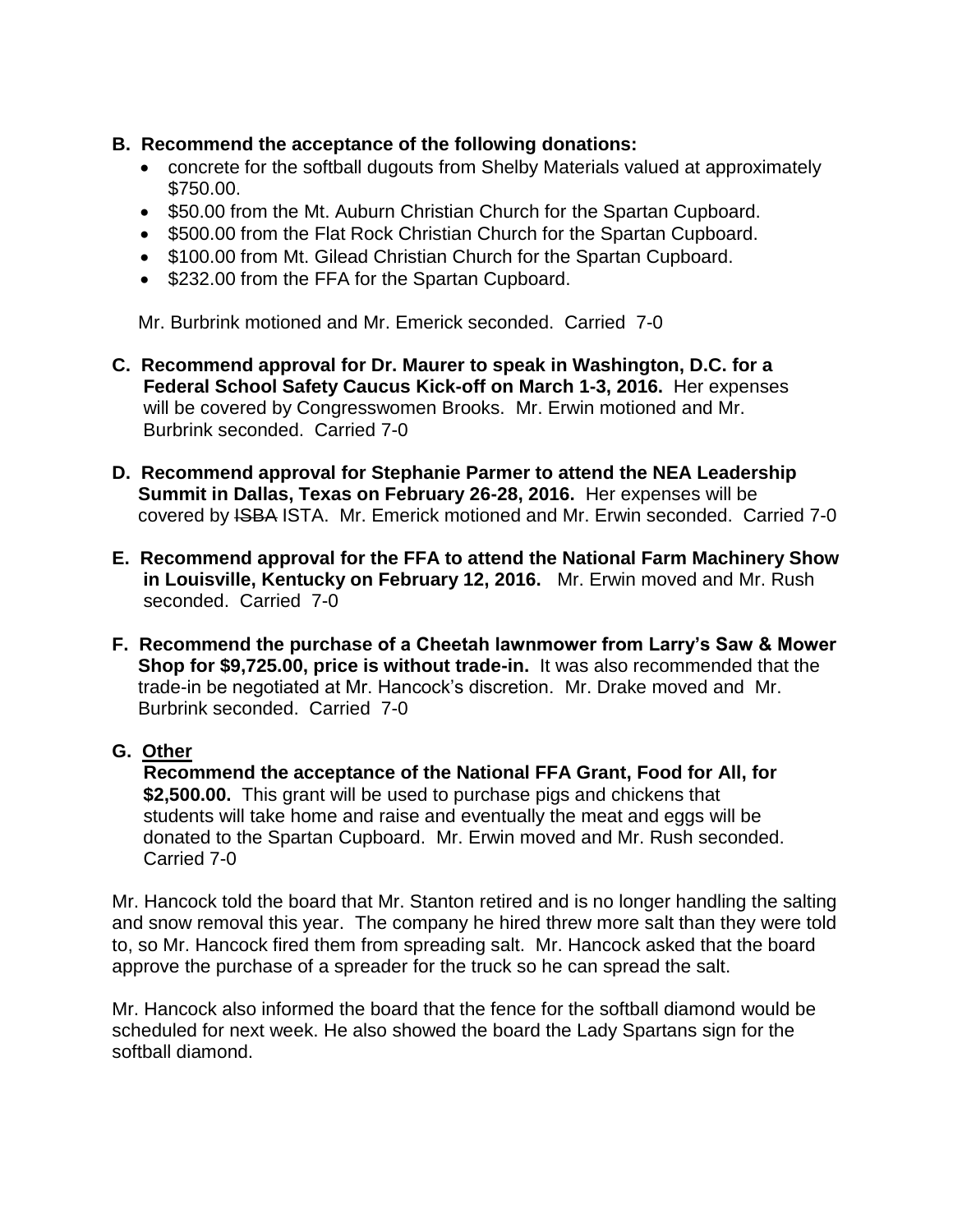Mr. Hancock reported that the lights were preapproved from Hoosier Energy for the high school gymnasium. Mr. Hancock and Mr. Church met regarding the wastewater treatment plant. He explained that three contractors, Runnebohm Construction, Thieneman, and Kokosing Industrial, saw the sight and asked questions. One Water also came to the meeting regarding the algae wheel. Deadline for RFP response is March 2, the evaluation proposals and report to the selection committee is March 8, and recommendation to the school board is March 9.

## **Principal's Report**

Mr. Edwards congratulated the 6<sup>th</sup> grade boys basketball team for being Shelby County Champs.

He also mentioned that the elementary is getting prepared for the first round of ISTEP which begins March 1<sup>st</sup> and last for 3 days.

Mr. Chase said that the DOE thought we misreported our graduation rate for last year. We had reported 94.6% and the DOE thought we should be in the low 70s. After the audit the DOE discovered that our graduation rate was really 97%. Mr. Chase thanked Mrs. Swift for the great job that she had done in documenting everything.

Mr. Chase also reported on the PSAT scores for the Sophmores which test if 10<sup>th</sup> graders are college and career ready. Southwestern's scores for the PSAT in Language Arts was 100% and 73% in Math. The National average of 10<sup>th</sup> graders that passed Math/Language Arts PSAT was 47%, the state average was 48%, our average was 70%.

# **Superintendent's Report**

Dr. Maurer spoke about the reunification kit which we are calling Parent Check-In. This would be used if we would have a time that we need to reunify our parents with their children. The \$500 that Dr. Maurer received for speaking at the Safety Academy has been used to purchase supplies for this kit. The idea came from the plan, "I luv u guys." This is an organized way of helping to reunify parents with their children after an incident at the school. Binders are kept up to date with every students demographic information in them and their list of emergency contacts so that we can make sure students leave with the correct person. We also have three boxes of security items i.e. flashlights, vests, clipboards, pens, blow horns, and batteries. Our plan was offered to help other schools in the county if needed.